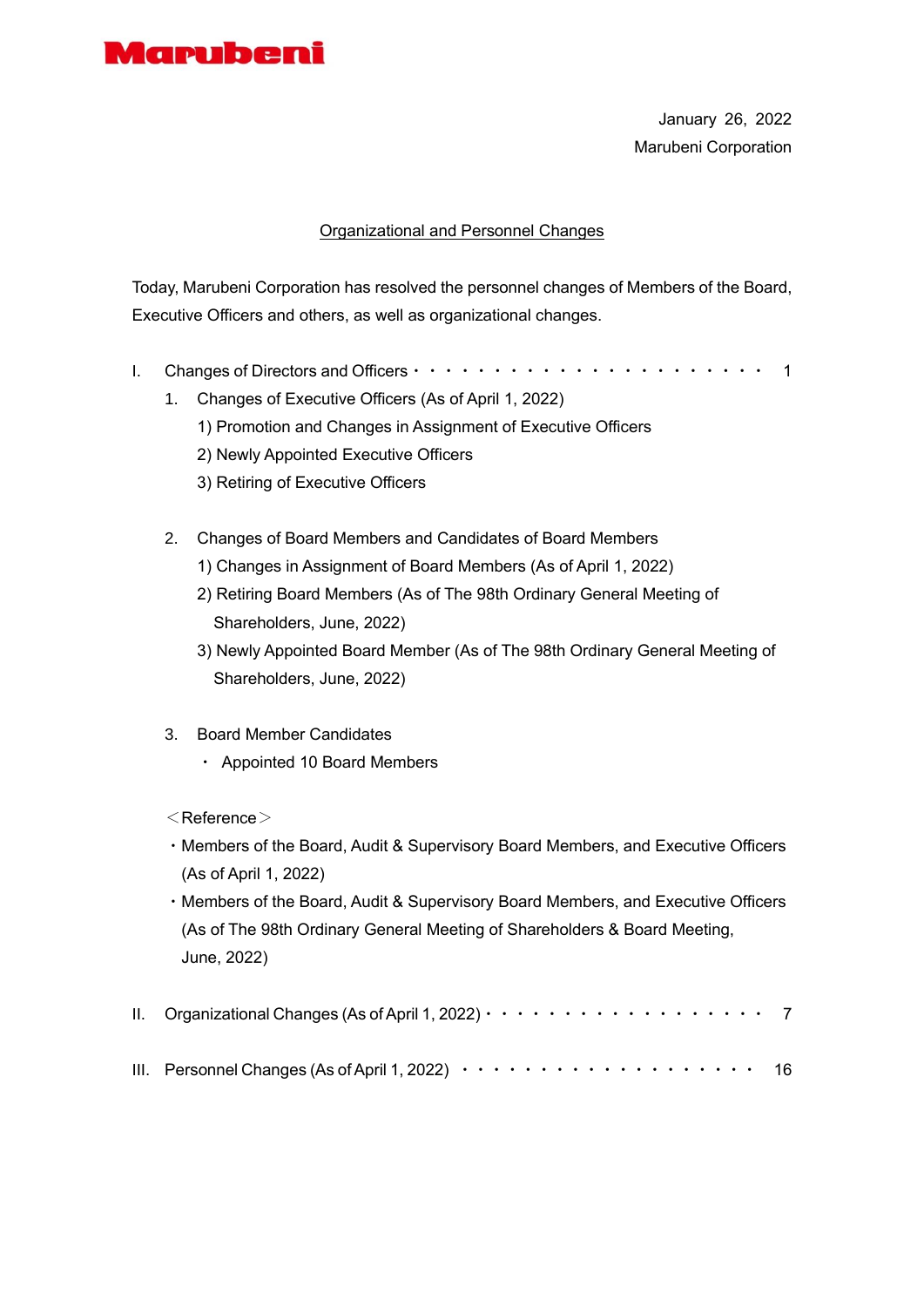# **I**. **Changes of Directors and Officers**

1.Changes of Executive Officers (As of April 1, 2022)

# 1) Promotion and Changes in Assignment of Executive Officers

|                 |                                                                                                                                                                                                                    | *Promoted                                                                                                                                                                                                          |
|-----------------|--------------------------------------------------------------------------------------------------------------------------------------------------------------------------------------------------------------------|--------------------------------------------------------------------------------------------------------------------------------------------------------------------------------------------------------------------|
| Name            | Effective as of April 1, 2022                                                                                                                                                                                      | Current                                                                                                                                                                                                            |
| Jun Horie       | <b>Managing Executive Officer</b><br>Chief Executive Officer,<br><b>Materials Group</b>                                                                                                                            | <b>Managing Executive Officer</b><br>Regional CEO for the Americas;<br>Regional COO for North & Central America;<br>President and CEO, Marubeni America<br>Corporation;<br>President and CEO, Marubeni Canada Ltd. |
| Yoshiaki Yokota | <b>Managing Executive Officer</b><br>Chief Executive Officer,<br>Energy & Infrastructure Solution Group                                                                                                            | <b>Managing Executive Officer</b><br>Chief Executive Officer,<br>Power Business & Infrastructure Group                                                                                                             |
| Jiro Itai       | <b>Managing Executive Officer</b><br>Chief Operating Officer,<br>Construction, Industrial Machinery & Mobility Div.                                                                                                | <b>Executive Officer</b><br>Chief Operating Officer,<br>Construction, Industrial Machinery & Mobility Div.                                                                                                         |
| Kosuke Takechi  | <b>Managing Executive Officer</b><br>Regional CEO for the Americas;<br>Regional COO for North & Central America;<br>President and CEO, Marubeni America<br>Corporation;<br>President and CEO, Marubeni Canada Ltd. | <b>Executive Officer</b><br>Chief Operating Officer,<br>Aerospace & Ship Div.                                                                                                                                      |
| Takao Ando      | <b>Managing Executive Officer</b><br>General Manager,<br>Risk Management Dept.                                                                                                                                     | <b>Executive Officer</b><br>General Manager,<br>Risk Management Dept.                                                                                                                                              |
| Seiichi Kuwata  | <b>Managing Executive Officer</b><br>Regional CEO for Europe & CIS;<br>Regional COO for Europe;<br>Managing Director and CEO, Marubeni Europe plc                                                                  | <b>Executive Officer</b><br>Chief Operating Officer,<br>Metals & Mineral Resources Div.                                                                                                                            |
| Tatsuya Abe     | <b>Executive Officer</b><br>Chief Operating Officer,<br>ICT Business & Logistics Div.                                                                                                                              | <b>Executive Officer</b><br>Chief Operating Officer,<br>ICT & Real Estate Business Div.                                                                                                                            |
| Takashi Yao     | <b>Executive Officer</b><br>Regional CEO for Oceania;<br>Managing Director, Marubeni Australia Ltd.                                                                                                                | <b>Executive Officer</b><br><b>Chief Operating Officer</b><br>Infrastructure Project Div.                                                                                                                          |
| Taro Kawabe     | <b>Executive Officer</b><br>Chief Operating Officer,<br>Finance, Leasing & Real Estate Business Div.                                                                                                               | Executive Officer<br>Chief Operating Officer,<br>Finance & Leasing Business Div.                                                                                                                                   |
| Masayuki Omoto  | <b>Executive Officer</b><br>CDIO;<br>Chief Operating Officer,<br>Next Generation Business Development Div.                                                                                                         | <b>Executive Officer</b><br>Chief Operating Officer,<br>Next Generation Business Development Div.                                                                                                                  |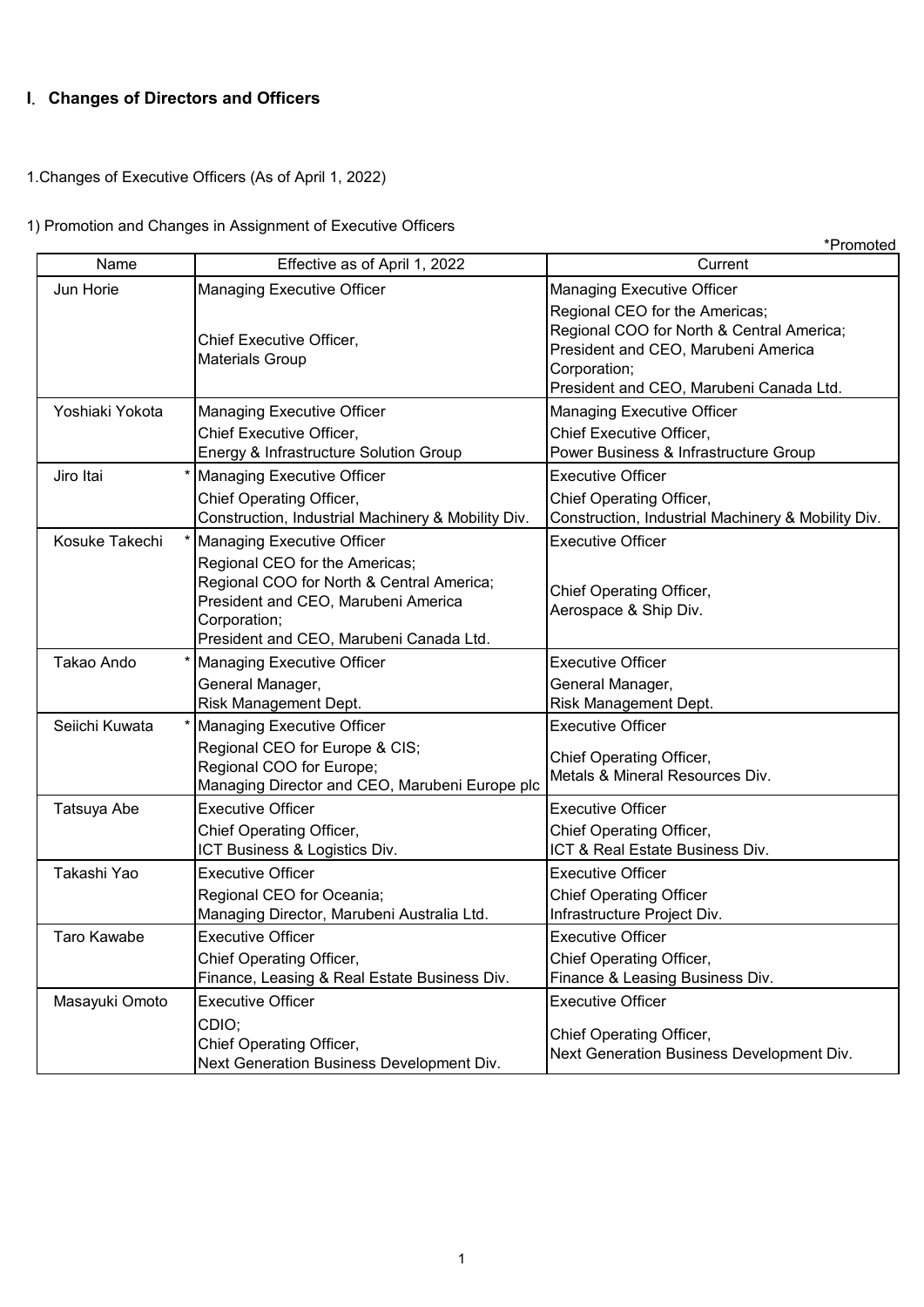### 2) Newly Appointed Executive Officers

| Name                                         | Effective as of April 1, 2022                                                                                                                 | Current                                                                                                                            |  |
|----------------------------------------------|-----------------------------------------------------------------------------------------------------------------------------------------------|------------------------------------------------------------------------------------------------------------------------------------|--|
| Yasuhiko Ogura                               | <b>Executive Officer</b><br>General Manager,<br><b>Executive Secretariat</b>                                                                  | General Manager,<br><b>Executive Secretariat</b>                                                                                   |  |
| Kei Tomomi                                   | <b>Executive Officer</b><br>Chief Operating Officer,<br>Infrastructure Project Div.                                                           | Senior Operating Officer,<br>Infrastructure Project Div.                                                                           |  |
| <b>Toshio Shinoda</b>                        | <b>Executive Officer</b><br>Regional CEO for China;<br>President, Marubeni (China) Co., Ltd.<br>Chairman & CEO, Marubeni (Shanghai) Co., Ltd. | Senior Operating Officer for China;<br>Chairman & CEO, Marubeni (Shanghai) Co., Ltd.<br>Vice President, Marubeni (China) Co., Ltd. |  |
| Tomonobu Miki                                | <b>Executive Officer</b><br>Chief Operating Officer,<br>Food Division - I                                                                     | Chief Operating Officer,<br>Food Division - I                                                                                      |  |
| Daisuke Tsuchiya                             | <b>Executive Officer</b><br>Chief Operating Officer,<br>Metals & Mineral Resources Div.                                                       | Senior Operating Officer,<br>Metals & Mineral Resources Div.                                                                       |  |
| <b>Toru Okazaki</b>                          | <b>Executive Officer</b><br>Chief Operating Officer,<br>Aerospace & Ship Div.                                                                 | Senior Operating Officer, Aerospace & Ship Div.<br>General Manager, Aviation, Space & Defense<br>Dept.                             |  |
| Hidefumi Oya                                 | <b>Executive Officer</b><br>Chief Operating Officer,<br>Food Division - II                                                                    | Chief Operating Officer,<br>Food Division - II                                                                                     |  |
| <b>Toshihiro Fukumura IExecutive Officer</b> | Chief Operating Officer,<br>Next Generation Corporate Development Div.                                                                        | Senior Operating Officer, Next Generation<br>Business Development Div.<br>General Manager, New Business Development<br>Dept.       |  |

# 3) Retiring Executive Officers

| Name               | Effective as of April 1, 2022 | Current                                        |
|--------------------|-------------------------------|------------------------------------------------|
| Nobuhiro Yabe      | Corporate Advisor             | Senior Managing Executive Officer              |
|                    |                               | Regional CEO for Europe & CIS;                 |
|                    |                               | Regional COO for Europe;                       |
|                    |                               | Managing Director and CEO, Marubeni Europe plc |
| Akihiko Sagara     | Corporate Advisor             | <b>Managing Executive Officer</b>              |
|                    |                               | Chief Executive Officer,                       |
|                    |                               | Energy & Metals Group                          |
| Shinichi Kobayashi | Corporate Advisor             | <b>Managing Executive Officer</b>              |
|                    |                               | Regional CEO for Oceania;                      |
|                    |                               | Managing Director, Marubeni Australia Ltd.     |
| Jun Hirasawa       | Corporate Advisor             | <b>Managing Executive Officer</b>              |
|                    |                               | Chief Executive Officer,                       |
|                    |                               | Consumer Products Group                        |
| Soji Sakai         | Corporate Advisor             | <b>Executive Officer</b>                       |
|                    |                               | General Manager, Chubu Branch                  |
| Yoshinori Ogawa    | Corporate Advisor             | <b>Executive Officer</b>                       |
|                    |                               | Regional CEO for China;                        |
|                    |                               | President, Marubeni (China) Co., Ltd.          |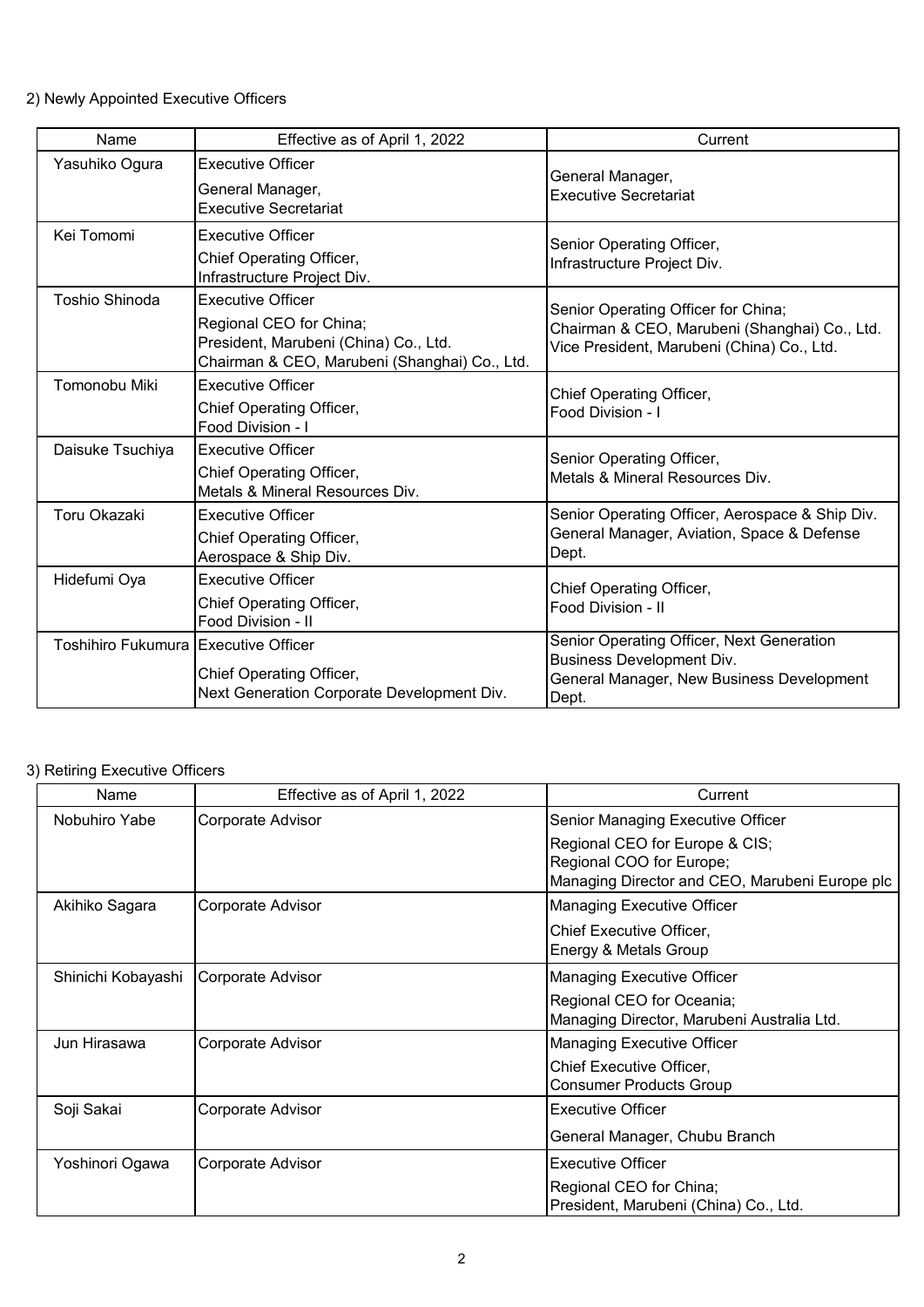### 2. Changes of Board Members and Candidates of Board Members

| Name             | Effective as of April 1, 2022                                                                                                  | Current                                                                                                                                 |
|------------------|--------------------------------------------------------------------------------------------------------------------------------|-----------------------------------------------------------------------------------------------------------------------------------------|
| Akira Terakawa   | Senior Executive Vice President,                                                                                               | Senior Executive Vice President,                                                                                                        |
|                  | Member of the Board<br>Chief Executive Officer,                                                                                | Member of the Board<br>Chief Executive Officer,                                                                                         |
|                  | <b>Consumer Products Group;</b>                                                                                                | Food, Agriculture & Chemicals Group;                                                                                                    |
|                  | Vice Chairman of Investment and Credit                                                                                         | Vice Chairman of Investment and Credit                                                                                                  |
|                  | Committee                                                                                                                      | Committee                                                                                                                               |
| Kenichiro Oikawa | Managing Executive Officer,                                                                                                    | Managing Executive Officer,                                                                                                             |
|                  | Member of the Board                                                                                                            | Member of the Board                                                                                                                     |
|                  | CSO;<br>Regional CEO for East Asia;<br>Regional CEO for Japan Business;<br>Vice Chairman of Investment and Credit<br>Committee | CDIO:<br>CSO:<br>Regional CEO for East Asia;<br>Regional CEO for Japan Business;<br>Vice Chairman of Investment and Credit<br>Committee |

### 1) Changes in Assignment of Board Members (As of April 1, 2022)

### 2) Retiring Board Members (As of The 98th Ordinary General Meeting of Shareholders, June, 2022)

| Name             | Effective as of The 98th Ordinary General Meeting<br>of Shareholders, June, 2022                                                                                                                                                                                | Effective as of April 1, 2022                                                                                                                                                                                                                                          |  |
|------------------|-----------------------------------------------------------------------------------------------------------------------------------------------------------------------------------------------------------------------------------------------------------------|------------------------------------------------------------------------------------------------------------------------------------------------------------------------------------------------------------------------------------------------------------------------|--|
| Ichiro Takahara  | Vice Chairman                                                                                                                                                                                                                                                   | Vice Chairman,<br>Member of the Board                                                                                                                                                                                                                                  |  |
| Mutsumi Ishizuki | Senior Managing Executive Officer                                                                                                                                                                                                                               | Senior Managing Executive Officer,<br>Member of the Board                                                                                                                                                                                                              |  |
|                  | CAO;<br>Senior Operating Officer, Audit Dept.;<br>Senior Operating Officer, Executive Secretariat;<br>Vice Chairman of Investment and Credit<br>Committee;<br>Chief Compliance Officer;<br>Chairman of Internal Control Committee;<br>Chief Information Officer | CAO;<br>Senior Operating Officer, Audit Dept.;<br>Senior Operating Officer, Executive Secretariat;<br>Vice Chairman of Investment and Credit<br>Committee;<br>Chief Compliance Officer;<br>Chairman of Internal Control Committee;<br><b>Chief Information Officer</b> |  |
| Kenichiro Oikawa | Managing Executive Officer<br>CSO;<br>Regional CEO for East Asia;<br>Regional CEO for Japan Business;<br>Vice Chairman of Investment and Credit<br>Committee                                                                                                    | Managing Executive Officer,<br>Member of the Board<br>CSO;<br>Regional CEO for East Asia;<br>Regional CEO for Japan Business;<br>Vice Chairman of Investment and Credit<br>Committee                                                                                   |  |
| Takao Kitabata   | Retirement                                                                                                                                                                                                                                                      | Member of the Board <external></external>                                                                                                                                                                                                                              |  |

### 3) Newly Appointed Board Member

(As of The 98th Ordinary General Meeting of Shareholders, June, 2022)

**Candidate** 

Hisayoshi Ando <External>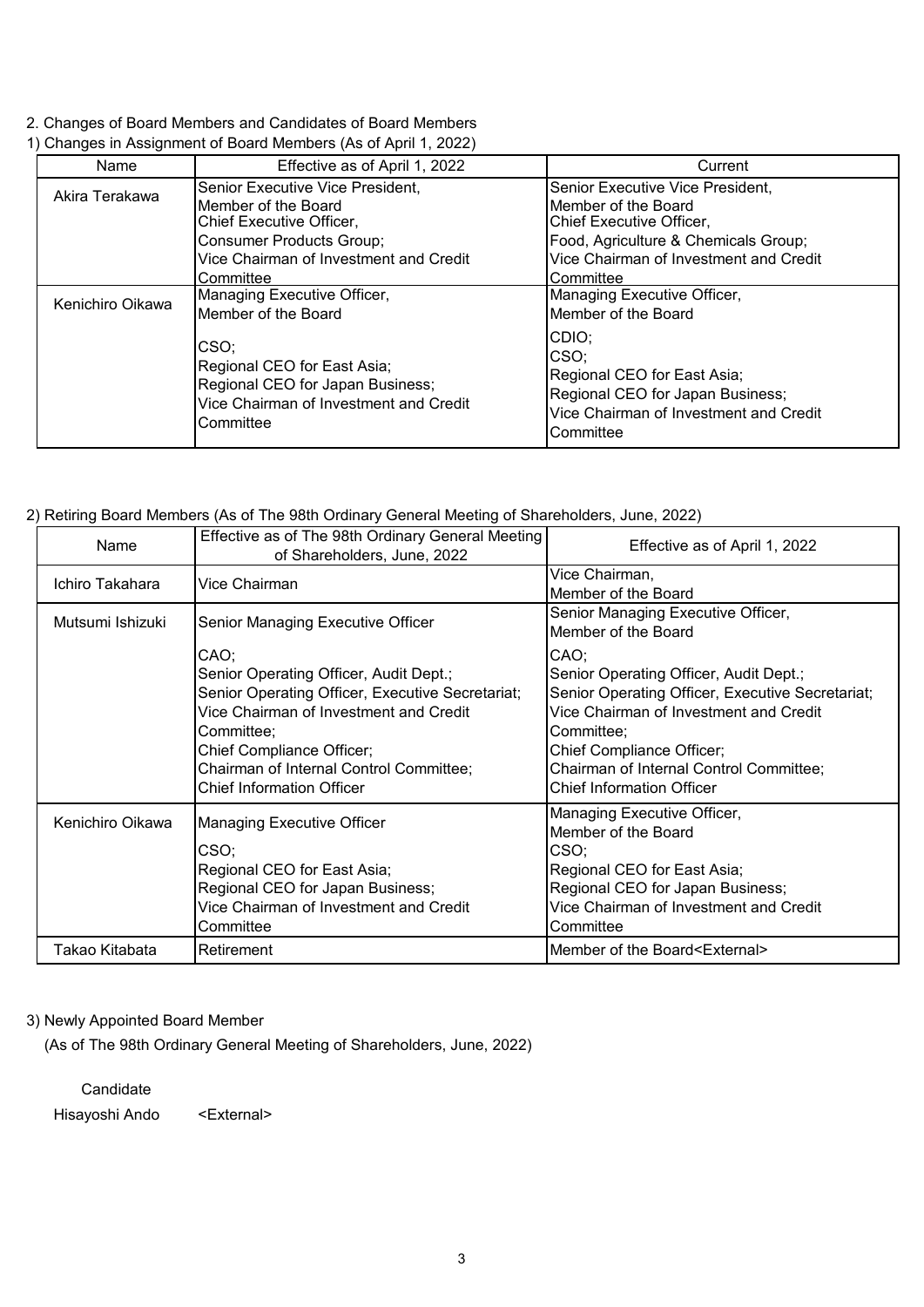### 3. Board Member Candidates

- ・ Appointed 10 Board Members
- ・ Candidates

Fumiya Kokubu Masumi Kakinoki Akira Terakawa Takayuki Furuya Kyohei Takahashi Yuri Okina Takashi Hatchoji Masato Kitera

Shigeki Ishizuka

Hisayoshi Ando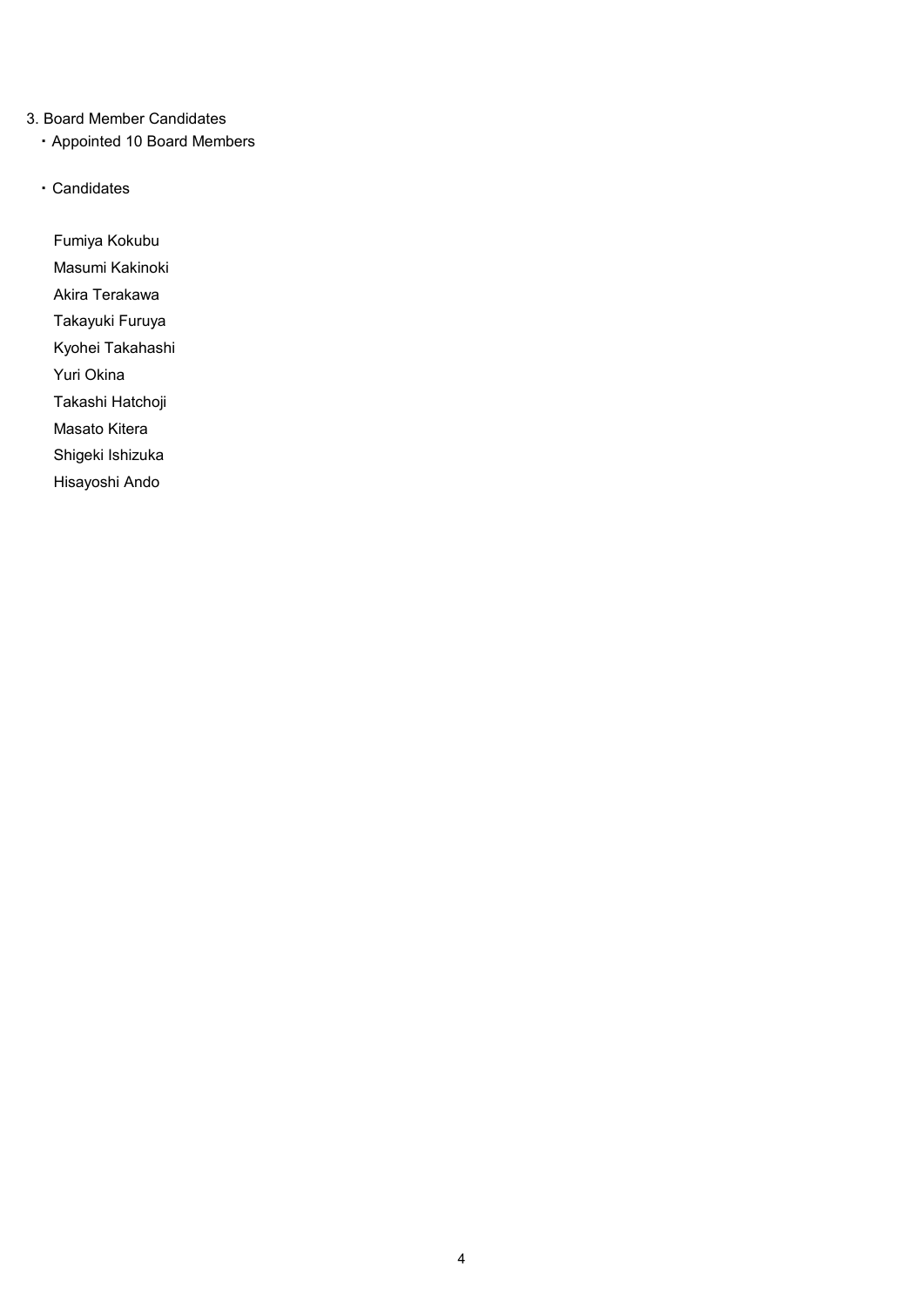#### $<$ Reference $>$ **Members of the Board, Audit & Supervisory Board Members, and Executive Officers (As of April 1, 2022)**

| Chairman of the Board                                     | Fumiya Kokubu                            |                                                                                                                                                                                                                                                     |
|-----------------------------------------------------------|------------------------------------------|-----------------------------------------------------------------------------------------------------------------------------------------------------------------------------------------------------------------------------------------------------|
| Vice Chairman,<br>Member of the Board                     | <b>Ichiro Takahara</b>                   |                                                                                                                                                                                                                                                     |
| President and CEO.<br>Member of the Board                 | <b>Masumi Kakinoki</b>                   |                                                                                                                                                                                                                                                     |
| Senior Executive Vice President.<br>Member of the Board   | Akira Terakawa                           | Chief Executive Officer, Consumer Products Group; Vice Chairman of<br>Investment and Credit Committee                                                                                                                                               |
| Senior Managing Executive Officer,<br>Member of the Board | Mutsumi Ishizuki                         | CAO; Senior Operating Officer, Audit Dept.; Senior Operating Officer,<br>Executive Secretariat; Vice Chairman of Investment and Credit<br>Committee; Chief Compliance Officer; Chairman of Internal Control<br>Committee; Chief Information Officer |
| Managing Executive Officer,                               | <b>Kenichiro Oikawa</b>                  | CSO; Regional CEO for East Asia; Regional CEO for Japan<br>Business; Vice Chairman of Investment and Credit Committee                                                                                                                               |
| Member of the Board                                       | Takayuki Furuya                          | CFO; Chief Operating Officer, Investor Relations and Credit Ratings;<br>Chairman of Investment and Credit Committee; Chief Sustainable<br>Development Officer; Chairman of Disclosure Committee                                                     |
|                                                           | Takao Kitabata                           | $<$ External $>$                                                                                                                                                                                                                                    |
|                                                           | Kyohei Takahashi                         | $<$ External $>$                                                                                                                                                                                                                                    |
| Member of the Board                                       | Yuri Okina                               | <external></external>                                                                                                                                                                                                                               |
|                                                           | Takashi Hatchoji<br><b>Masato Kitera</b> | <external><br/><math>&lt;</math>External<math>&gt;</math></external>                                                                                                                                                                                |
|                                                           | Shigeki Ishizuka                         | $<$ External $>$                                                                                                                                                                                                                                    |
|                                                           | <b>Hikaru Minami</b>                     |                                                                                                                                                                                                                                                     |
|                                                           | <b>Toshiaki Kida</b>                     |                                                                                                                                                                                                                                                     |
| Audit & Supervisory Board Member                          | Tsuyoshi Yoneda                          | $<$ External $>$                                                                                                                                                                                                                                    |
|                                                           | Yoichi Kikuchi                           | $<$ External $>$                                                                                                                                                                                                                                    |
|                                                           | Shigeru Nishiyama                        | $<$ External $>$                                                                                                                                                                                                                                    |
| Senior Managing Executive Officer                         | Hajime Kawamura                          | Chief Executive Officer, Transportation & Industrial Machinery,                                                                                                                                                                                     |
|                                                           | <b>Jun Horie</b>                         | <b>Financial Business Group</b><br>Chief Executive Officer, Materials Group                                                                                                                                                                         |
|                                                           |                                          | Chief Executive Officer,                                                                                                                                                                                                                            |
|                                                           | Yoshiaki Yokota                          | Energy & Infrastructure Solution Group                                                                                                                                                                                                              |
|                                                           | <b>Hidekazu Futai</b><br>Jiro Itai       | Chief Operating Officer, Agri Business Div.<br>Chief Operating Officer, Construction, Industrial Machinery & Mobility                                                                                                                               |
| Managing Executive Officer                                |                                          | Regional CEO for the Americas; Regional COO for North & Central                                                                                                                                                                                     |
|                                                           | Kosuke Takechi                           | America; President and CEO, Marubeni America Corporation;<br>President and CEO, Marubeni Canada Ltd.                                                                                                                                                |
|                                                           | <b>Takao Ando</b>                        | General Manager, Risk Management Dept.                                                                                                                                                                                                              |
|                                                           | Seiichi Kuwata                           | Regional CEO for Europe & CIS; Regional COO for Europe;                                                                                                                                                                                             |
|                                                           | <b>Minoru Tomita</b>                     | Managing Director and CEO, Marubeni Europe plc                                                                                                                                                                                                      |
|                                                           | Tsuyoshi Teragaki                        | General Manager, Osaka Branch<br>Chief Operating Officer, Forest Products Div.                                                                                                                                                                      |
|                                                           | Satoru Ichinokawa                        | Chief Operating Officer, Chemicals Div.                                                                                                                                                                                                             |
|                                                           | Takashi Imamura                          | General Manager, Research Institute                                                                                                                                                                                                                 |
|                                                           | <b>Tatsuya Abe</b><br>Takashi Yao        | Chief Operating Officer, ICT Business & Logistics Div.<br>Regional CEO for Oceania; Managing Director, Marubeni Australia                                                                                                                           |
|                                                           | Koichi Ariizumi                          | General Manager, Legal Dept.                                                                                                                                                                                                                        |
|                                                           | Koji Kashima                             | General Manager, Human Resources Dept.                                                                                                                                                                                                              |
|                                                           | <b>Taro Kawabe</b>                       | Chief Operating Officer, Finance, Leasing & Real Estate Business                                                                                                                                                                                    |
|                                                           | Koichi Uchida<br>Satoru Harada           | Chief Operating Officer, Energy Div.<br>Chief Operating Officer, Power Div.                                                                                                                                                                         |
|                                                           | Masayuki Omoto                           | CDIO; Chief Operating Officer, Next Generation Business                                                                                                                                                                                             |
|                                                           | Takeshi Mamiya                           | Regional CEO for ASEAN & Southwest Asia; Regional COO for                                                                                                                                                                                           |
| <b>Executive Officer</b>                                  |                                          | ASEAN; Managing Director, Marubeni ASEAN Pte. Ltd.                                                                                                                                                                                                  |
|                                                           | Satoru Yokoshiki<br>Hideyoshi Iwane      | General Manager, Business Accounting Dept.<br>General Manager, Corporate Accounting Dept.                                                                                                                                                           |
|                                                           | Chijo Tajima                             | General Manager, Finance Dept.                                                                                                                                                                                                                      |
|                                                           | <b>Hiromitsu Morishima</b>               | Chief Operating Officer, Lifestyle Div.                                                                                                                                                                                                             |
|                                                           | <b>Hiromichi Mizuno</b>                  | General Manager, Corporate Planning & Strategy Dept.<br>General Manager, Executive Secretariat                                                                                                                                                      |
|                                                           | Yasuhiko Ogura<br>Kei Tomomi             | Chief Operating Officer, Infrastructure Project Div.                                                                                                                                                                                                |
|                                                           | <b>Toshio Shinoda</b>                    | Regional CEO for China; President, Marubeni (China) Co., Ltd.;<br>Chairman & CEO, Marubeni (Shanghai) Co., Ltd.                                                                                                                                     |
|                                                           | Tomonobu Miki                            | Chief Operating Officer, Food Division - I                                                                                                                                                                                                          |
|                                                           | Daisuke Tsuchiya                         | Chief Operating Officer, Metals & Mineral Resources Div.                                                                                                                                                                                            |
|                                                           | Toru Okazaki                             | Chief Operating Officer, Aerospace & Ship Div.                                                                                                                                                                                                      |
|                                                           | Hidefumi Oya                             | Chief Operating Officer, Food Division - II<br>Toshihiro Fukumura Chief Operating Officer, Next Generation Corporate Development                                                                                                                    |
|                                                           |                                          |                                                                                                                                                                                                                                                     |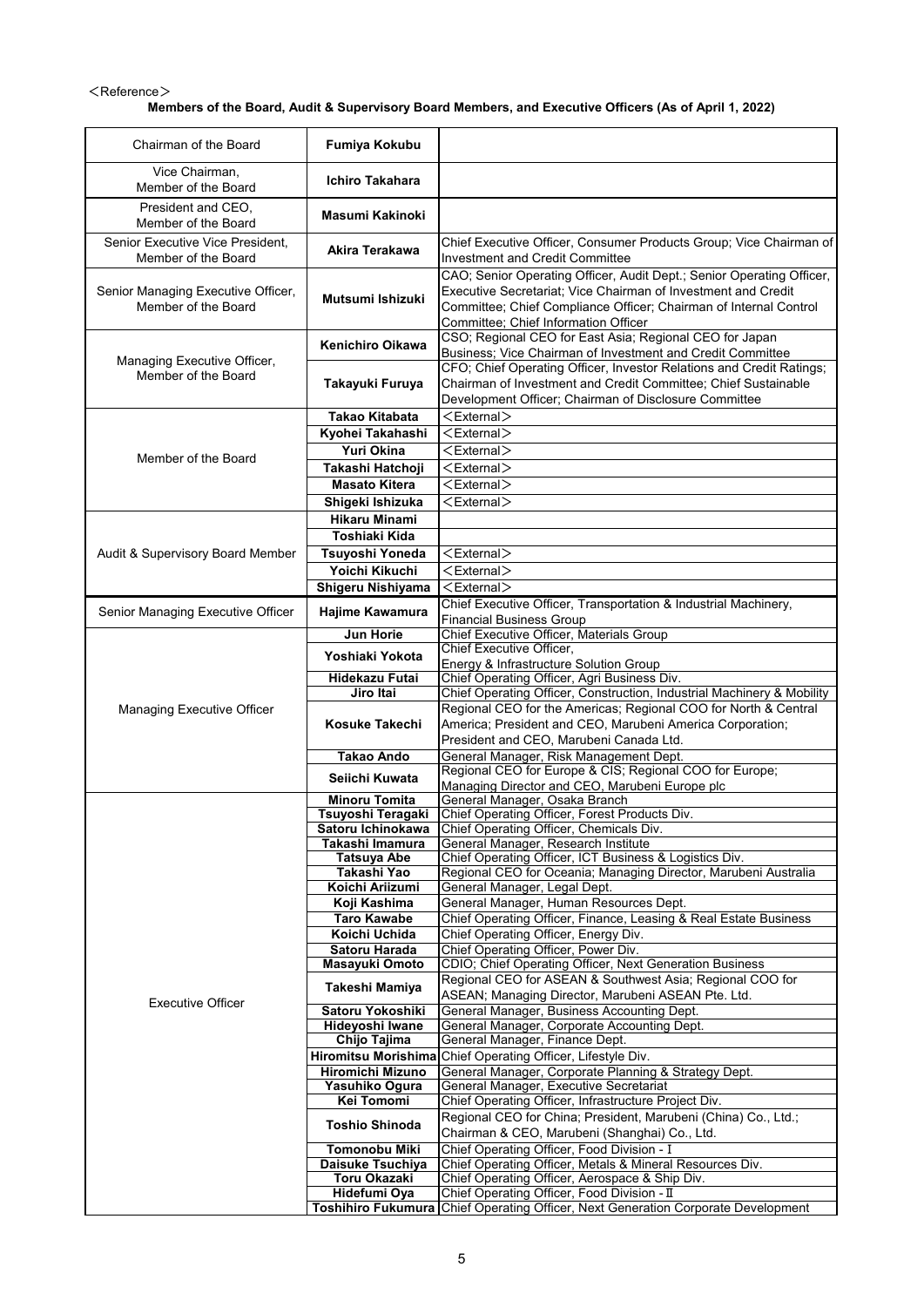#### $<$ Reference $>$

#### **Members of the Board, Audit & Supervisory Board Members, and Executive Officers (As of The 98th Ordinary General Meeting of Shareholders & Board Meeting, June, 2022)**

| Chairman of the Board             | Fumiya Kokubu              |                                                                                   |
|-----------------------------------|----------------------------|-----------------------------------------------------------------------------------|
|                                   |                            |                                                                                   |
| President and CEO,                | Masumi Kakinoki            |                                                                                   |
| Member of the Board               |                            |                                                                                   |
| Senior Executive Vice President,  |                            | Chief Executive Officer, Consumer Products Group; Vice Chairman                   |
|                                   | Akira Terakawa             |                                                                                   |
| Member of the Board               |                            | of Investment and Credit Committee                                                |
|                                   |                            | CFO; Chief Operating Officer, Investor Relations and Credit Ratings;              |
| <b>Managing Executive Officer</b> | Takayuki Furuya            | Chairman of Investment and Credit Committee; Chief Sustainable                    |
| Member of the Board               |                            | Development Officer; Chairman of Disclosure Committee                             |
|                                   |                            | $<$ External $>$                                                                  |
|                                   | Kyohei Takahashi           |                                                                                   |
|                                   | Yuri Okina                 | $<$ External $>$                                                                  |
|                                   | Takashi Hatchoji           | <external></external>                                                             |
| Member of the Board               | <b>Masato Kitera</b>       | <external></external>                                                             |
|                                   |                            |                                                                                   |
|                                   | Shigeki Ishizuka           | <external></external>                                                             |
|                                   | Hisayoshi Ando             | <external></external>                                                             |
|                                   | <b>Hikaru Minami</b>       |                                                                                   |
|                                   | Toshiaki Kida              |                                                                                   |
|                                   |                            |                                                                                   |
| Audit & Supervisory Board Member  | Tsuyoshi Yoneda            | $<$ External $>$                                                                  |
|                                   | Yoichi Kikuchi             | $<$ External $>$                                                                  |
|                                   | Shigeru Nishiyama          | <external></external>                                                             |
|                                   |                            | Chief Executive Officer, Transportation & Industrial Machinery,                   |
|                                   | Hajime Kawamura            | <b>Financial Business Group</b>                                                   |
|                                   |                            |                                                                                   |
| Senior Managing Executive Officer |                            | CAO; Senior Operating Officer, Audit Dept.; Senior Operating Officer,             |
|                                   | Mutsumi Ishizuki           | Executive Secretariat; Vice Chairman of Investment and Credit                     |
|                                   |                            | Committee; Chief Compliance Officer; Chairman of Internal Control                 |
|                                   |                            | Committee; Chief Information Officer                                              |
|                                   | <b>Jun Horie</b>           | Chief Executive Officer, Materials Group                                          |
|                                   |                            | CSO; Regional CEO for East Asia; Regional CEO for Japan                           |
|                                   | <b>Kenichiro Oikawa</b>    | Business; Vice Chairman of Investment and Credit Committee                        |
|                                   |                            | Chief Executive Officer,                                                          |
|                                   | Yoshiaki Yokota            |                                                                                   |
|                                   |                            | Energy & Infrastructure Solution Group                                            |
|                                   | <b>Hidekazu Futai</b>      | Chief Operating Officer, Agri Business Div.                                       |
| Managing Executive Officer        | Jiro Itai                  | Chief Operating Officer, Construction, Industrial Machinery & Mobility            |
|                                   |                            | Regional CEO for the Americas; Regional COO for North & Central                   |
|                                   | Kosuke Takechi             | America; President and CEO, Marubeni America Corporation;                         |
|                                   |                            | President and CEO, Marubeni Canada Ltd.                                           |
|                                   | <b>Takao Ando</b>          | General Manager, Risk Management Dept.                                            |
|                                   |                            | Regional CEO for Europe & CIS; Regional COO for Europe;                           |
|                                   | Seiichi Kuwata             | Managing Director and CEO, Marubeni Europe plc                                    |
|                                   | <b>Minoru Tomita</b>       | General Manager, Osaka Branch                                                     |
|                                   | Tsuyoshi Teragaki          | Chief Operating Officer, Forest Products Div.                                     |
|                                   |                            |                                                                                   |
|                                   | Satoru Ichinokawa          | Chief Operating Officer, Chemicals Div.                                           |
|                                   | Takashi Imamura            | General Manager, Research Institute                                               |
|                                   | <b>Tatsuya Abe</b>         | Chief Operating Officer, ICT Business & Logistics Div.                            |
|                                   | Takashi Yao                | Regional CEO for Oceania; Managing Director, Marubeni Australia                   |
|                                   | Koichi Ariizumi            | General Manager, Legal Dept.                                                      |
|                                   | Koji Kashima               | General Manager, Human Resources Dept.                                            |
|                                   | <b>Taro Kawabe</b>         | Chief Operating Officer, Finance, Leasing & Real Estate Business                  |
|                                   | Koichi Uchida              | Chief Operating Officer, Energy Div.                                              |
|                                   | Satoru Harada              | Chief Operating Officer, Power Div.                                               |
|                                   | Masayuki Omoto             | CDIO; Chief Operating Officer, Next Generation Business                           |
|                                   |                            | Regional CEO for ASEAN & Southwest Asia; Regional COO for                         |
|                                   | Takeshi Mamiya             |                                                                                   |
| <b>Executive Officer</b>          |                            | ASEAN; Managing Director, Marubeni ASEAN Pte. Ltd.                                |
|                                   | Satoru Yokoshiki           | General Manager, Business Accounting Dept.                                        |
|                                   | Hideyoshi Iwane            | General Manager, Corporate Accounting Dept.                                       |
|                                   | Chijo Tajima               | General Manager, Finance Dept.                                                    |
|                                   | <b>Hiromitsu Morishima</b> | Chief Operating Officer, Lifestyle Div.                                           |
|                                   | <b>Hiromichi Mizuno</b>    | General Manager, Corporate Planning & Strategy Dept.                              |
|                                   | Yasuhiko Ogura             | General Manager, Executive Secretariat                                            |
|                                   | Kei Tomomi                 | Chief Operating Officer, Infrastructure Project Div.                              |
|                                   |                            | Regional CEO for China; President, Marubeni (China) Co., Ltd.;                    |
|                                   | <b>Toshio Shinoda</b>      | Chairman & CEO, Marubeni (Shanghai) Co., Ltd.                                     |
|                                   | Tomonobu Miki              | Chief Operating Officer, Food Division - I                                        |
|                                   |                            |                                                                                   |
|                                   | Daisuke Tsuchiya           | Chief Operating Officer, Metals & Mineral Resources Div.                          |
|                                   | Toru Okazaki               | Chief Operating Officer, Aerospace & Ship Div.                                    |
|                                   | Hidefumi Oya               | Chief Operating Officer, Food Division - II                                       |
|                                   |                            | Toshihiro Fukumura Chief Operating Officer, Next Generation Corporate Development |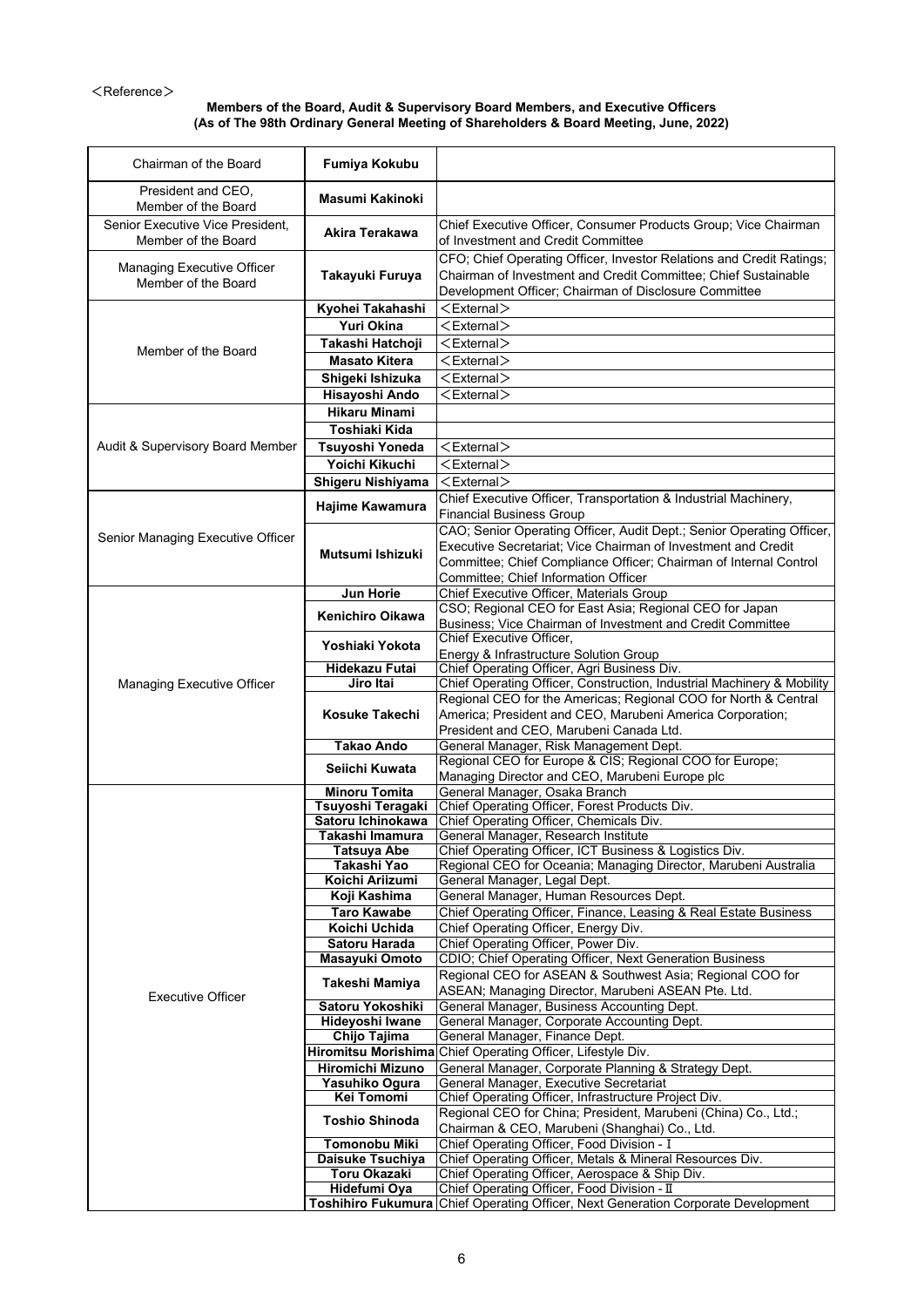# II. Organizational Changes (As of April 1, 2022)

# 【Objective of Changes】

In order to develop and establish a stable earnings base by strengthening current business domains and exploring new business models the organization will implement the following changes.

- The business groups will be reorganized from 5 groups into 4 groups, and the business divisions will be reorganized from 15 divisions into 16 divisions.
- A new business division (the Next Generation Corporate Development Div.) will be formed under the CDIO (Chief Digital Innovation Officer).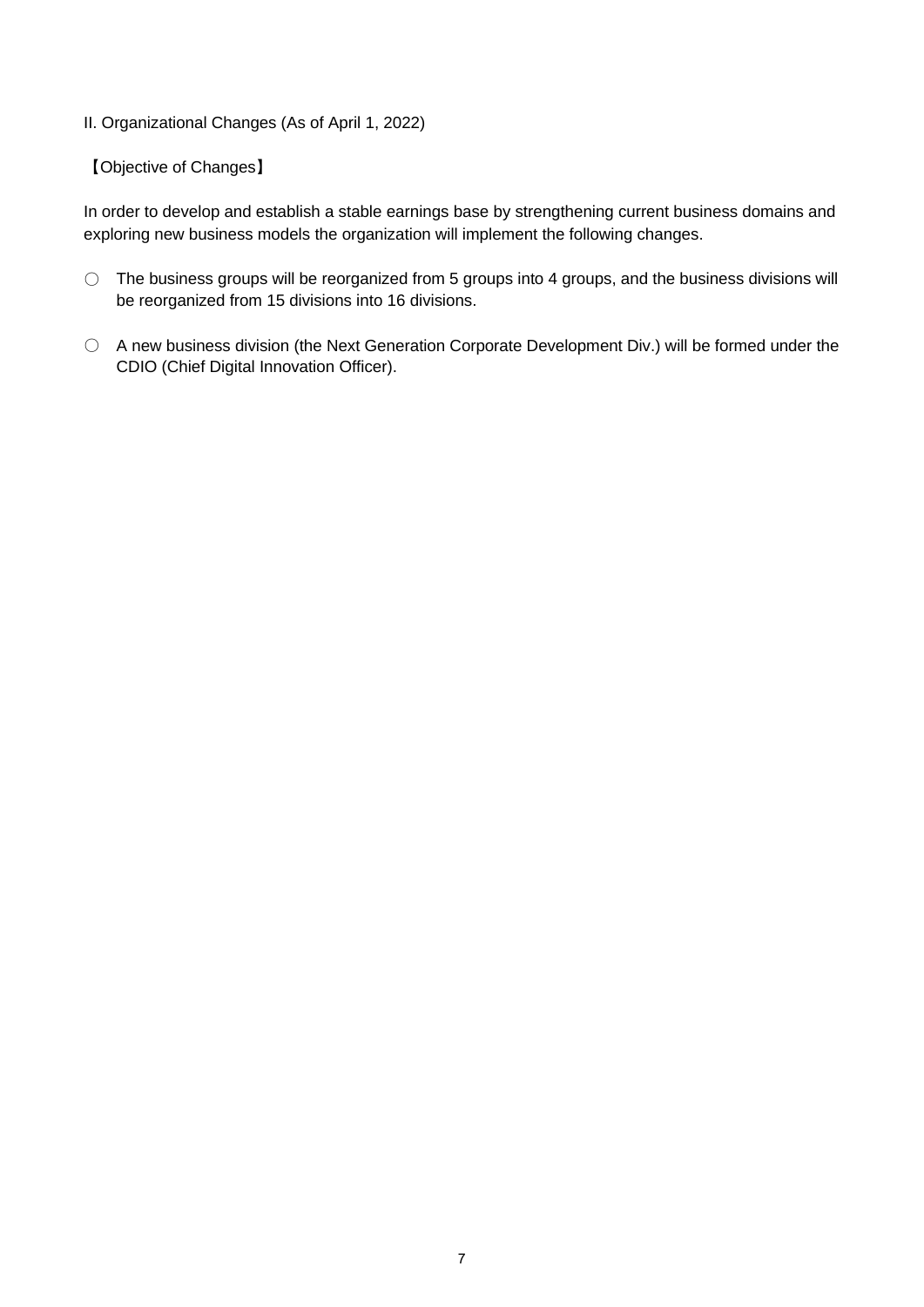【Corporate Staff Group】

1. The Regional Coordination & Administration Dept. will be renamed the Regional Planning & Coordination Dept.

| Audit Dept.                                |                                        |           |
|--------------------------------------------|----------------------------------------|-----------|
| <b>Executive Secretariat</b>               |                                        |           |
|                                            | Corporate Planning & Strategy Dept.    |           |
| CSO<br>(Chief Strategy Officer)            | Regional Planning & Coordination Dept. | [Renamed] |
|                                            | Research Institute                     |           |
|                                            | Corporate Communications Dept.         |           |
|                                            | Corporate Accounting Dept.             |           |
| <b>CFO</b><br>(Chief Financial Officer)    | <b>Business Accounting Dept.</b>       |           |
|                                            | Finance Dept.                          |           |
|                                            | Sustainability Management Dept.        |           |
|                                            | Human Resources Dept.                  |           |
|                                            | General Affairs Dept.                  |           |
| CAO                                        | Information Strategy Dept.             |           |
| (Chief Administrative Officer)             | Risk Management Dept.                  |           |
|                                            | Legal Dept.                            |           |
|                                            | Compliance Control Dept.               |           |
| CDIO<br>(Chief Digital Innovation Officer) | Digital Innovation Dept.               |           |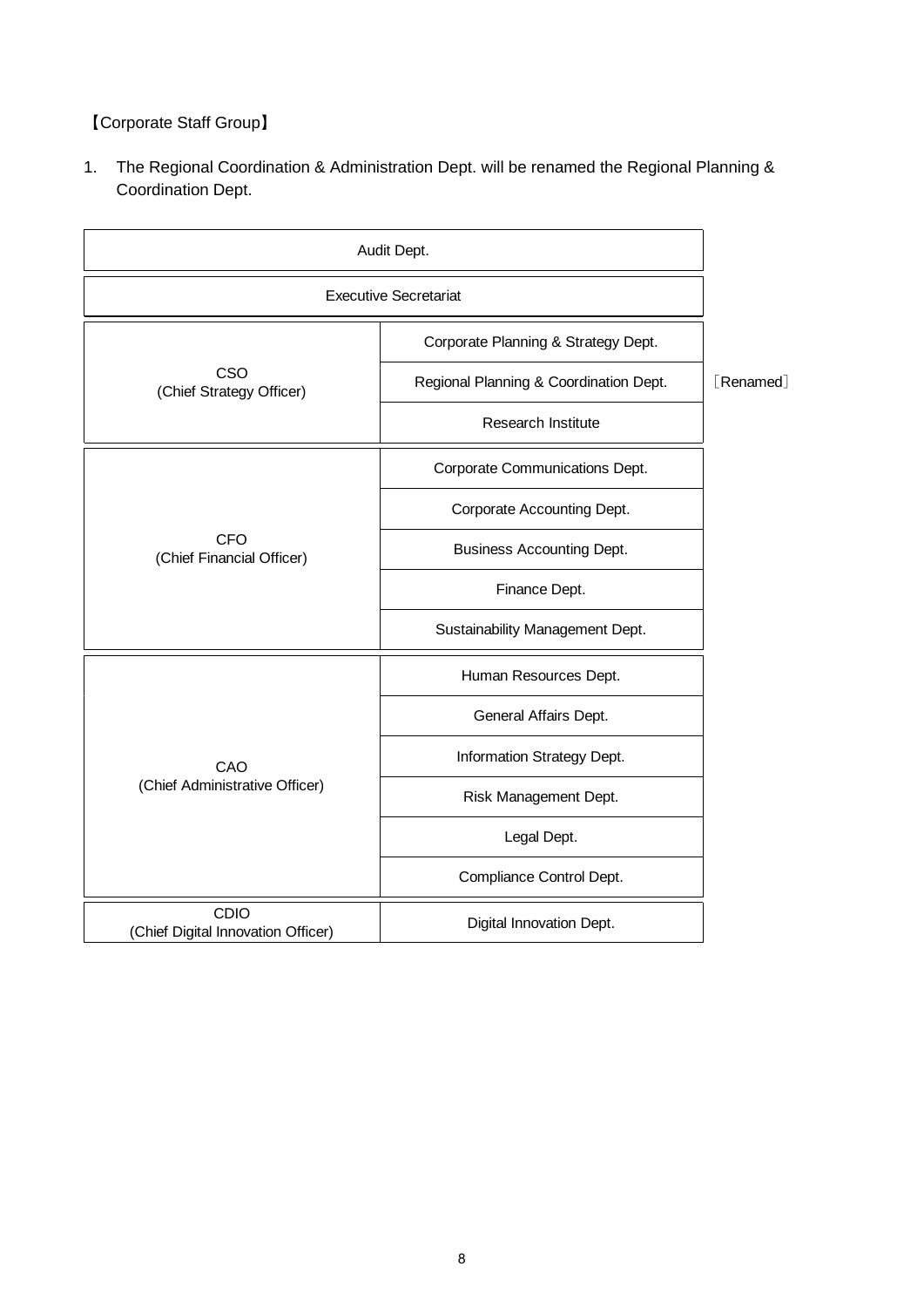【Business Groups】

- 1. The Consumer Products Group will be reorganized under the same name, while the Food, Agriculture & Chemicals Group, Energy & Metals Group and Power Business & Infrastructure Group will be reorganized into the Materials Group and Energy & Infrastructure Solution Group.
- 2. The Business Administration Dept., Consumer Products Group, will be reorganized under the same name while the Business Administration Dept., Food, Agriculture & Chemicals Group, Business Administration Dept., Energy & Metals Group and Business Administration Dept., Power Business & Infrastructure Group will be reorganized into the Business Administration Dept., Materials Group and Business Administration Dept., Energy & Infrastructure Solution Group.
- 3. The ICT & Real Estate Business Div. and Finance & Leasing Business Div. will be reorganized into the ICT Business & Logistics Div. and Finance, Leasing & Real Estate Business Div.
- 4. The Planning & Strategy Dept., ICT & Real Estate Business Div. and Planning & Strategy Dept., Finance & Leasing Business Div. will be reorganized into the Planning & Strategy Dept., ICT Business & Logistics Div. and Planning & Strategy Dept., Finance, Leasing & Real Estate Business Div.
- 5. The Next Generation Corporate Development Div. will be formed under the CDIO.
- 6. The Planning & Administration Dept., Next Generation Corporate Development Div. will be formed under the Next Generation Corporate Development Div.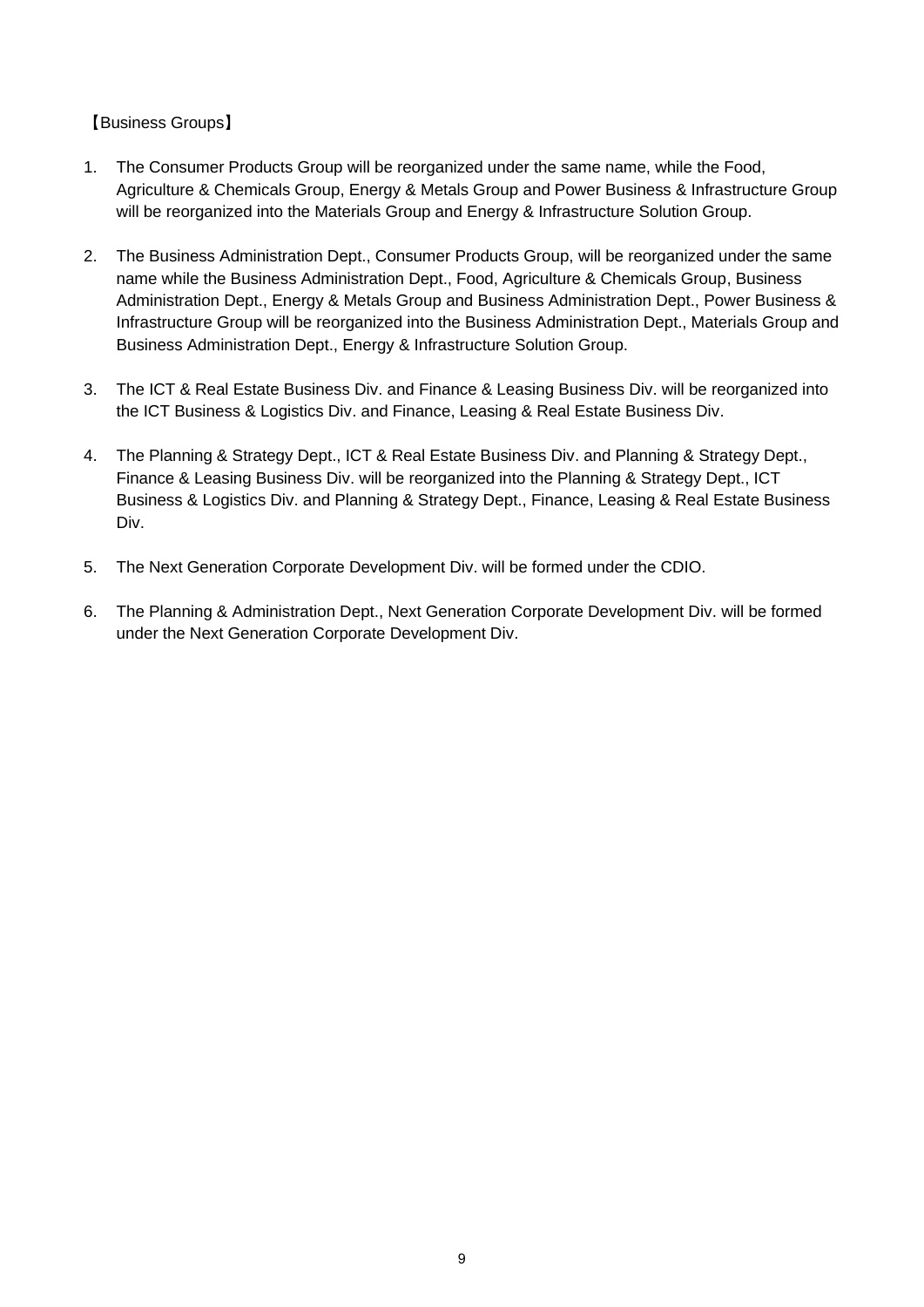|                                                                           | Lifestyle Div.                                     |                               |
|---------------------------------------------------------------------------|----------------------------------------------------|-------------------------------|
|                                                                           | ICT Business & Logistics Div.                      | [Reorganized]                 |
| <b>Consumer Products Group</b>                                            | Food Div.- I                                       |                               |
|                                                                           | Food Div. II                                       |                               |
|                                                                           | Agri Business Div.                                 |                               |
|                                                                           | Forest Products Div.                               |                               |
| <b>Materials Group</b>                                                    | Chemicals Div.                                     |                               |
|                                                                           | Metals & Mineral Resources Div.                    |                               |
|                                                                           | Energy Div.                                        |                               |
| Energy & Infrastructure Solution Group                                    | Power Div.                                         | <b>F</b> Renamed <sup>1</sup> |
|                                                                           | Infrastructure Project Div.                        |                               |
|                                                                           | Aerospace & Ship Div.                              |                               |
| Transportation & Industrial Machinery,<br><b>Financial Business Group</b> | Finance, Leasing & Real Estate Business Div.       | [Reorganized]                 |
|                                                                           | Construction, Industrial Machinery & Mobility Div. |                               |
|                                                                           | Next Generation Business Development Div.          |                               |
| CDIO                                                                      | Next Generation Corporate Development Div.         | [Formed]                      |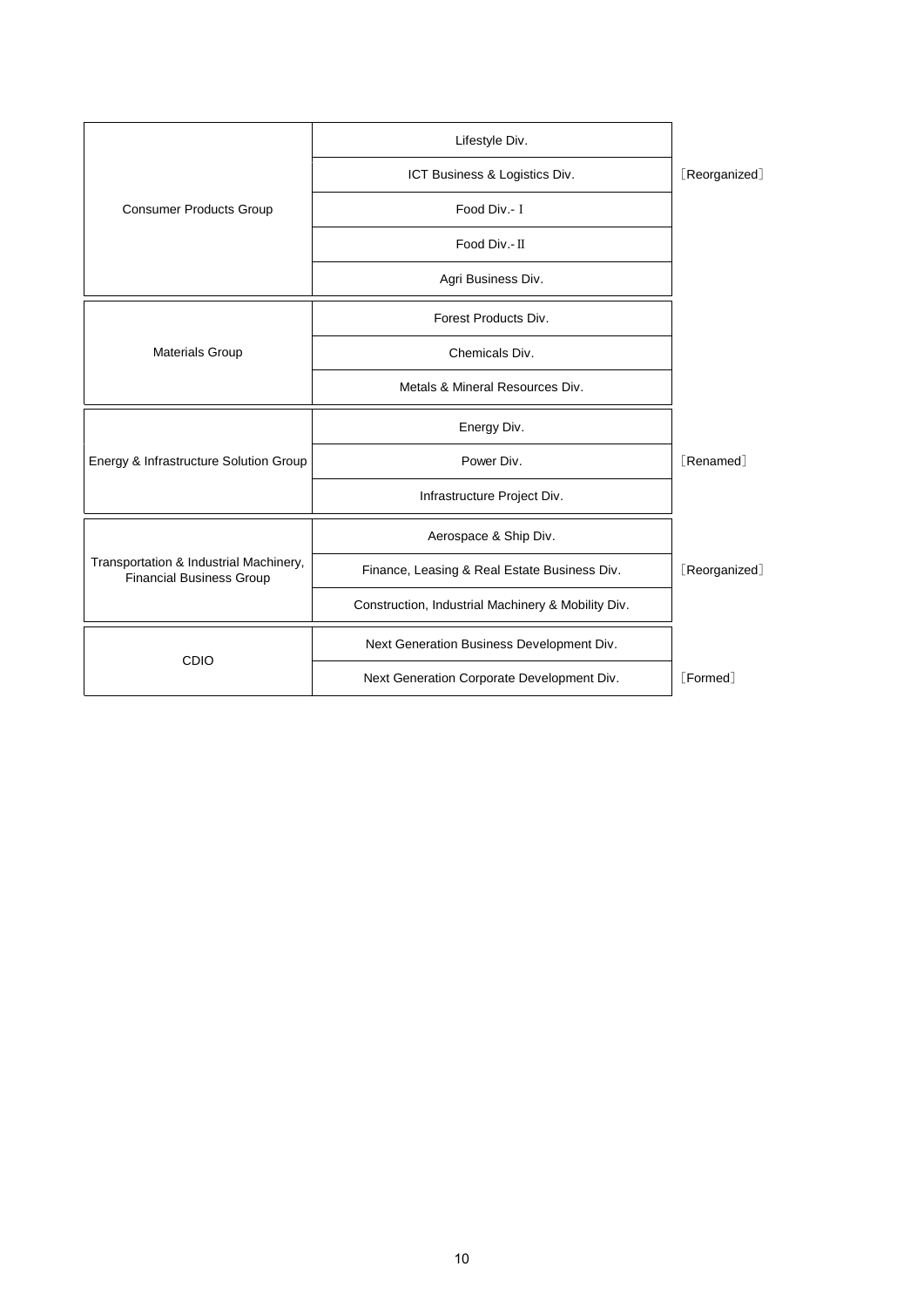(Consumer Products Group)

Lifestyle Div.

1. The Tires & Rubber Materials Dept. will be transferred from the Construction, Industrial Machinery & Mobility Div. to the Lifestyle Div.

# **ICT Business & Logistics Div.**

- 2. The Business Development Dept. will be abolished.
- 3. The Network Business Dept. will be formed.
- 4. The Logistics Business Dept. will be renamed the Logistics Solution Business Dept.

### Agri Business Div.

5. The Fertilizer Business Dept. will be formed.

| Business Administration Dept., Consumer Products Group   |                    |
|----------------------------------------------------------|--------------------|
| Planning & Strategy Dept., Lifestyle Div.                |                    |
| Lifestyle Dept.- I                                       |                    |
| Lifestyle Dept.- II                                      |                    |
| Lifestyle Dept.-III                                      |                    |
| Tires & Rubber Materials Dept.                           | <b>Transferred</b> |
| Planning & Strategy Dept., ICT Business & Logistics Div. |                    |
| ICT Business Dept.- I                                    |                    |
| ICT Business & Logistics Div.  ICT Business Dept.- II    |                    |
| Network Business Dept.                                   | [Formed]           |
| Logistics Solution Business Dept.                        | <b>[Renamed]</b>   |
| Planning & Strategy Dept., Food Div.- I                  |                    |
| Food Merchandising Dept.                                 |                    |
| Food Products Materials Dept.                            |                    |
| Beverage Dept.                                           |                    |
| Fresh Food Dept.                                         |                    |
| Planning & Strategy Dept., Food Div.- II                 |                    |
| Meat Dept.                                               |                    |
| Grain and Oilseeds Dept.                                 |                    |
| Planning & Strategy Dept., Agri Business Div.            |                    |
| Agri-Input Business Dept.                                |                    |
| Fertilizer Business Dept.                                | [Formed]           |
| North American Grain Business Dept.                      |                    |
|                                                          |                    |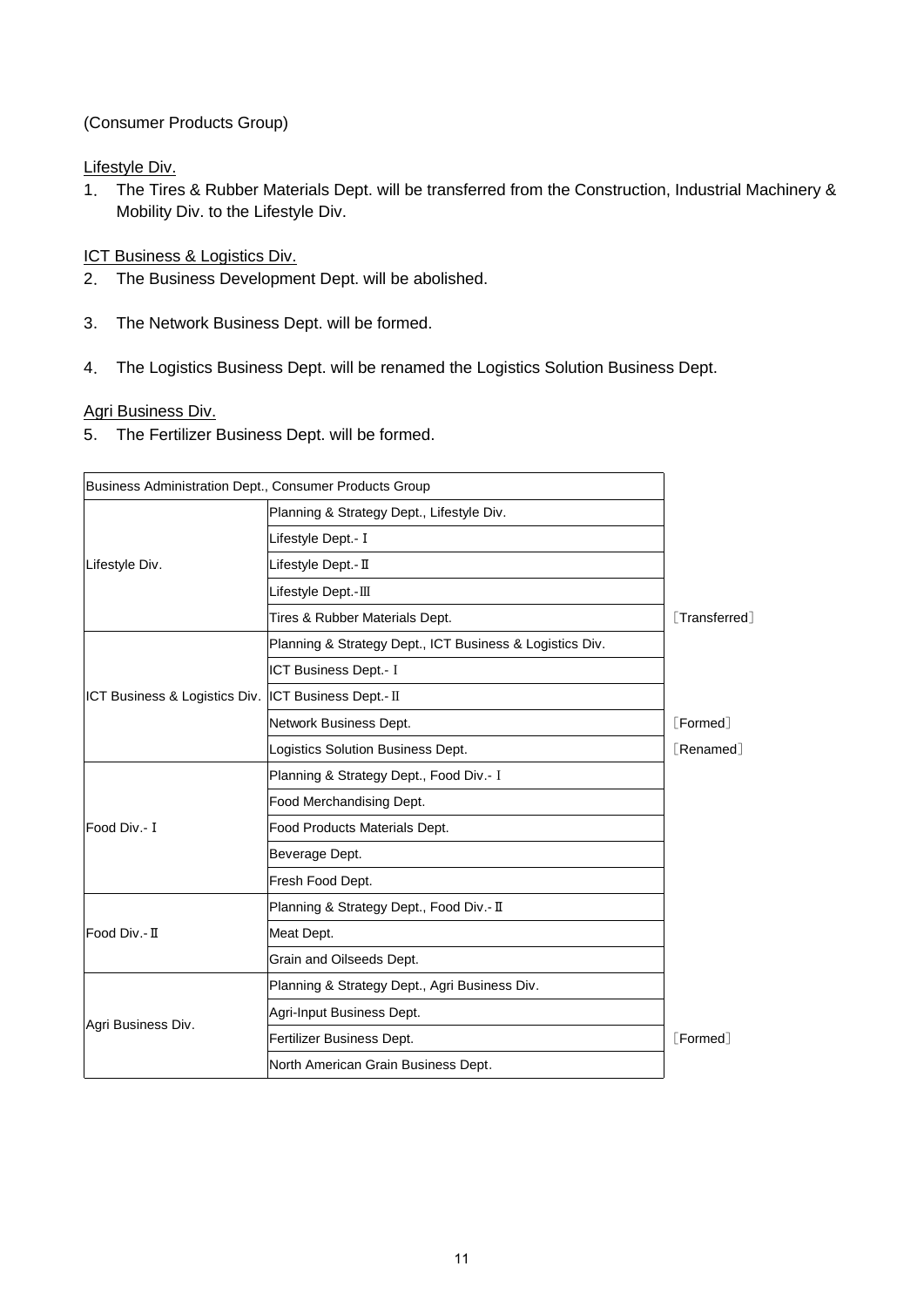(Energy & Infrastructure Solution Group)

Energy Div.

1. Energy Business Dept.-Ⅰ, Energy Business Dept.-Ⅱ and Energy Business Dept.-Ⅲ. will be reorganized into Energy Business Dept.-Ⅰ and Energy Business Dept.-Ⅱ.

Power Div.

2. The New Business & Solutions Dept., Power Business Dept.-Ⅰ, Power Business Dept.-Ⅱ, Power Business Dept.-Ⅲ, Power Business Dept.-Ⅳ and Domestic Power Business Dept. will be reorganized into Overseas Power Dept.-Ⅰ, Overseas Power Dept.-Ⅱ, the Off-Shore Wind & Domestic Renewable Energy Dept., Power Service Dept. and New Business Development Dept.

|                             | Business Administration Dept., Energy & Infrastructure Solution Group |               |
|-----------------------------|-----------------------------------------------------------------------|---------------|
|                             | Planning & Strategy Dept., Energy Div.                                |               |
|                             | Energy Business Dept.- I                                              |               |
|                             | Energy Business Dept.- II                                             | [Reorganized] |
| Energy Div.                 | Energy Trading Dept.                                                  |               |
|                             | New Energy Business Development Dept.                                 |               |
|                             | Energy Business Administration Dept.                                  |               |
|                             | Nuclear Fuel Dept.                                                    |               |
|                             | Planning & Strategy Dept., Power Div.                                 |               |
|                             | Power Asset Management Dept.                                          |               |
|                             | Overseas Power Dept.- I                                               |               |
| Power Div.                  | Overseas Power Dept.- II                                              |               |
|                             | Off-Shore Wind & Domestic Renewable Energy Dept.                      | [Reorganized] |
|                             | Power Service Dept.                                                   |               |
|                             | New Business Development Dept.                                        |               |
|                             | Planning & Strategy Dept., Infrastructure Project Div.                |               |
|                             | Energy Infrastructure Dept.                                           |               |
|                             | Marine Projects Dept.                                                 |               |
| Infrastructure Project Div. | Transport & Infrastructure Project Dept.                              |               |
|                             | Transport Project Management Dept.                                    |               |
|                             | Infrastructure Fund Management Dept.                                  |               |
|                             | Environmental Infrastructure Dept.                                    |               |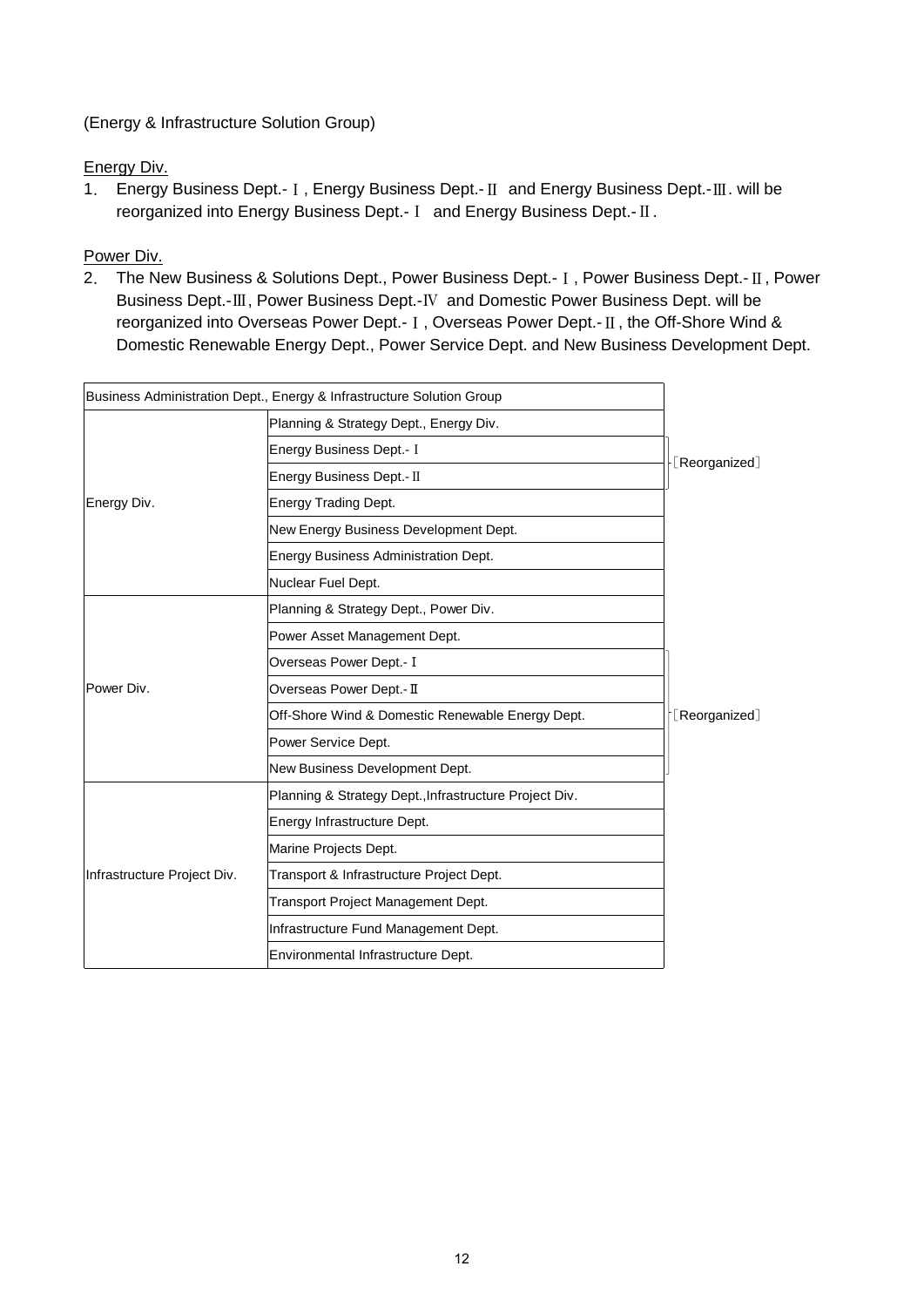# (Transportation & Industrial Machinery, Financial Business Group)

Finance, Leasing & Real Estate Business Div.

- 1. The Real Estate Development Dept., Real Estate Investment Business Dept. and Insurance & Risk Solution Dept. will be transferred from the ICT & Real Estate Business Div. (as of FY2021) to the Finance, Leasing & Real Estate Business Div.
- 2. The Overseas Real Estate Business Dept. will be formed.

| <b>Financial Business Group</b>                       | Business Administration Dept., Transportation & Industrial Machinery,            |                    |
|-------------------------------------------------------|----------------------------------------------------------------------------------|--------------------|
| Aerospace & Ship Div.                                 | Planning & Strategy Dept., Aerospace & Ship Div.                                 |                    |
|                                                       | Aviation, Space & Defense Dept.                                                  |                    |
|                                                       | Ship Dept.                                                                       |                    |
|                                                       | Ship Project Dept.                                                               |                    |
| Finance, Leasing &<br>Real Estate Business Div.       | Planning & Strategy Dept., Finance, Leasing & Real Estate<br>Business Div.       |                    |
|                                                       | Finance & Leasing Business Dept.- I                                              |                    |
|                                                       | Finance & Leasing Business Dept.- II                                             |                    |
|                                                       | Aircraft Leasing Business Dept.                                                  |                    |
|                                                       | Real Estate Development Dept.                                                    | [Transferred]      |
|                                                       | Real Estate Investment Business Dept.                                            |                    |
|                                                       | Overseas Real Estate Business Dept.                                              | [Formed]           |
|                                                       | Insurance & Risk Solution Dept.                                                  | <b>Transferred</b> |
| Construction. Industrial<br>Machinery & Mobility Div. | Planning & Strategy Dept., Construction, Industrial Machinery &<br>Mobility Div. |                    |
|                                                       | Construction & Mining Equipment Dept.- I                                         |                    |
|                                                       | Construction & Mining Equipment Dept.- II                                        |                    |
|                                                       | Industrial System & Mobility Business Dept.                                      |                    |
|                                                       | Production System Dept.                                                          |                    |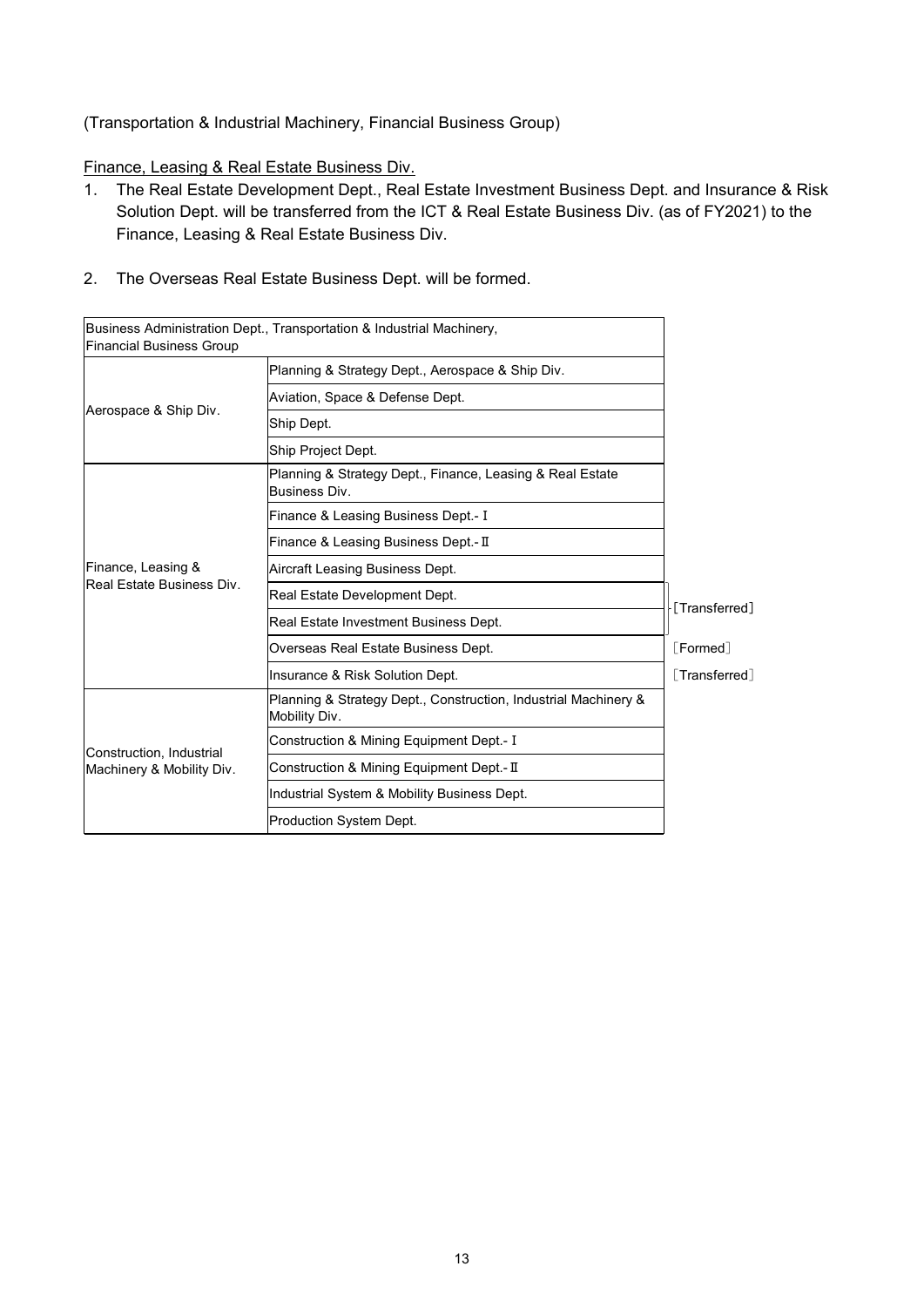# (CDIO)

Next Generation Business Development Div. and Next Generation Corporate Development Div.

- 1. The Asia Consumer Business Dept. will be renamed the Wellness Business Dept.
- 2. The New Business Development Dept. will be transferred from the Next Generation Business Development Div. to the Next Generation Corporate Development Div. and renamed the Investment Management Dept.

| Next Generation Business<br>Development Div.  | Planning & Administration Dept.,<br>Next Generation Business Development Div.  |                                               |
|-----------------------------------------------|--------------------------------------------------------------------------------|-----------------------------------------------|
|                                               | Next Generation Social Infrastructure Dept.                                    |                                               |
|                                               | Healthcare & Medical Business Dept.                                            |                                               |
|                                               | Wellness Business Dept.                                                        | <b>Renamed</b>                                |
| Next Generation Corporate<br>Development Div. | Planning & Administration Dept.,<br>Next Generation Corporate Development Div. |                                               |
|                                               | Investment Management Dept.                                                    | $\lceil$ Transferred $\cdot$ Renamed $\rceil$ |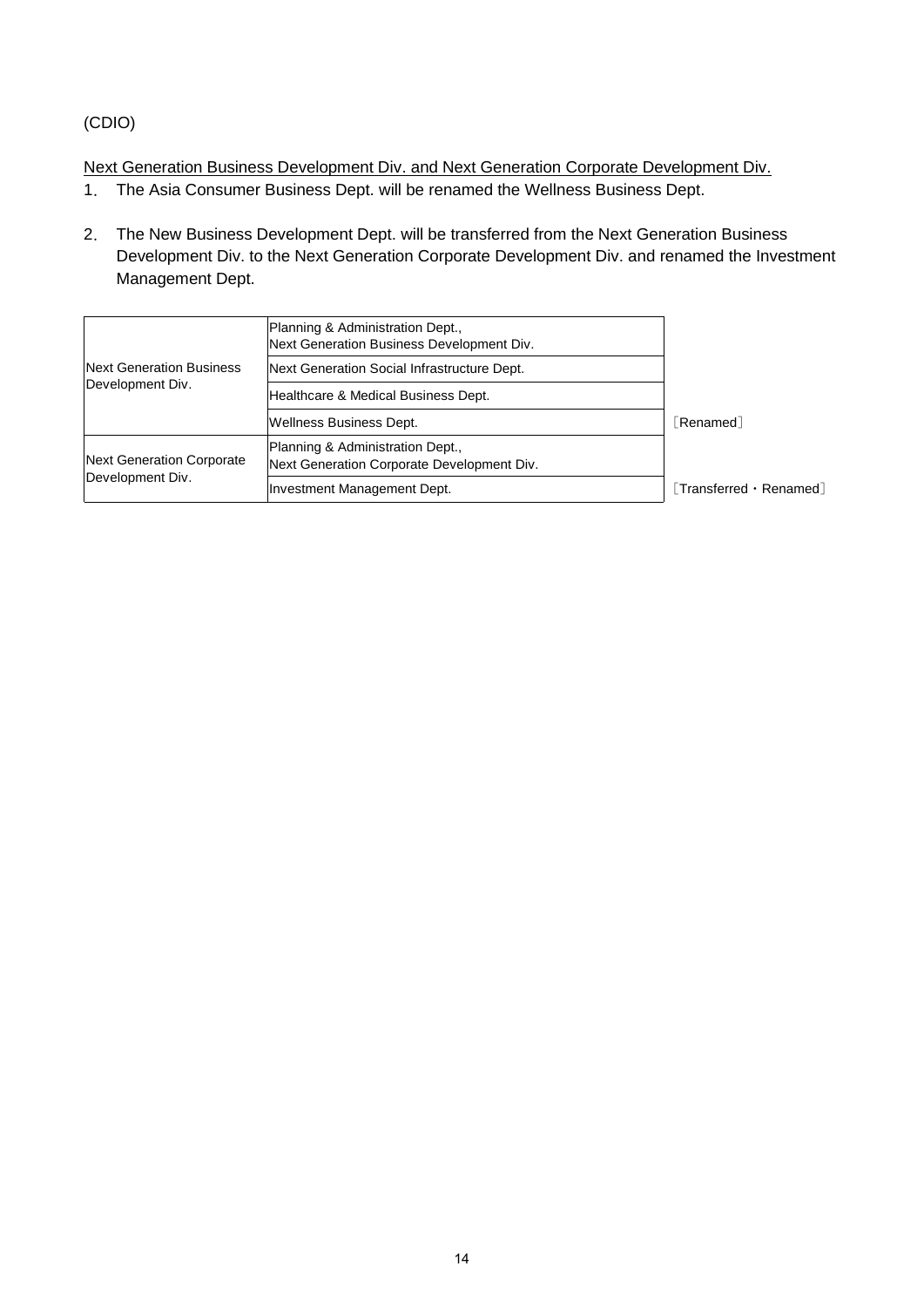#### Reference: Change of Business Organization